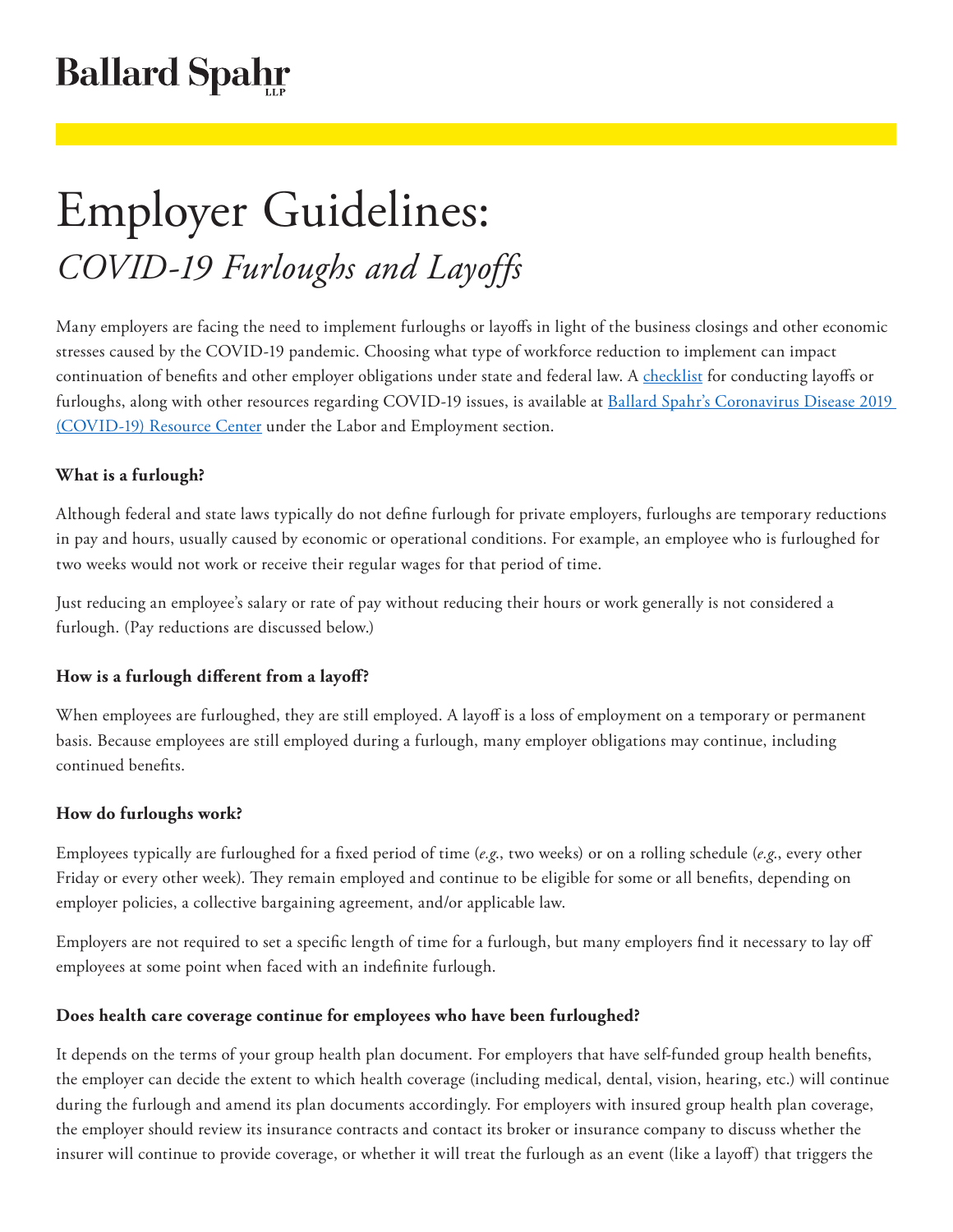termination of coverage. If group health coverage is lost due to the furlough, the COBRA continuation coverage rules or state mini-COBRA rules generally will apply. Employers subject to the Affordable Care Act's employer mandate will need to consider the implications of a termination of coverage and the reduction in employee hours under those rules.

#### **If health insurance coverage will continue for employees during an unpaid furlough, how can employees pay for their portion of the health care premium?**

Employers have some flexibility in how they will handle the employee portion of the cost or premium for health care coverage. An employer could decide that it will pay 100 percent of the cost of the coverage (the employer portion and the employee portion) during the furlough. Alternatively, the employer could look to its Family and Medical Leave Act (FMLA) policies to determine how to handle the employee portion of the cost or premium during an unpaid FMLA leave. In general under FMLA, employers continue to pay the employer portion of the cost of coverage and arrange to have employees prepay the premiums (an option that may be impractical in this context), have employees pay by check during the furlough, or have employees reimburse the employer upon return from the furlough.

#### **How do retirement benefits (pension, 401(k), 403(b), etc.) work during a furlough?**

Employees generally accumulate new benefits in a retirement plan based on service to the employer for which they are compensated. To the extent that an employee is on an unpaid furlough, new retirement benefits likely will not accumulate, though employers will need to check their retirement plan documents. In a 401(k) or 403(b) plan, employees generally can only contribute out of payroll, so if they are not being paid, they will not be able to make contributions. Similarly, employer matching contributions are based on employee contributions, so employer matching contributions will not continue if employee contributions cease. Also, unless the federal government grants relief, the failure to repay a 401(k) or 403(b) plan loan will result in the taxation of the entire outstanding loan balance by the end of the calendar quarter following the calendar quarter in which the loan repayment is missed.

#### **How does a furlough affect other benefits (life insurance, disability insurance, flexible spending accounts, etc.)?**

Employers will need to review their plan documents and insurance policies to determine the extent to which other benefits are continued during an unpaid furlough. An employer may be able to decide to pay 100 percent of any premium due for such coverage to have it continue during a furlough. In the case of a dependent care flexible spending account, the closure of day care centers and schools around the country likely triggers a mid-year change event for employees to change their rate of contributions.

#### **Can employees receive unemployment during a furlough?**

They may. Most states permit employees to receive unemployment, in whole or in part, if their work hours are reduced by a certain amount, often 20%, even if they remain employed. Many states have workshare programs that encourage employers to reduce employee work hours through a partial furlough, rather than lay them off, with unemployment benefits available for some or all of the lost wages. Many states are also expanding unemployment eligibility for the COVID-19 epidemic. See Resources: To see that latest developments by state, go to CareerOneStop, a website with unemployment compensation information for all 50 states, sponsored by the U.S. Department of Labor.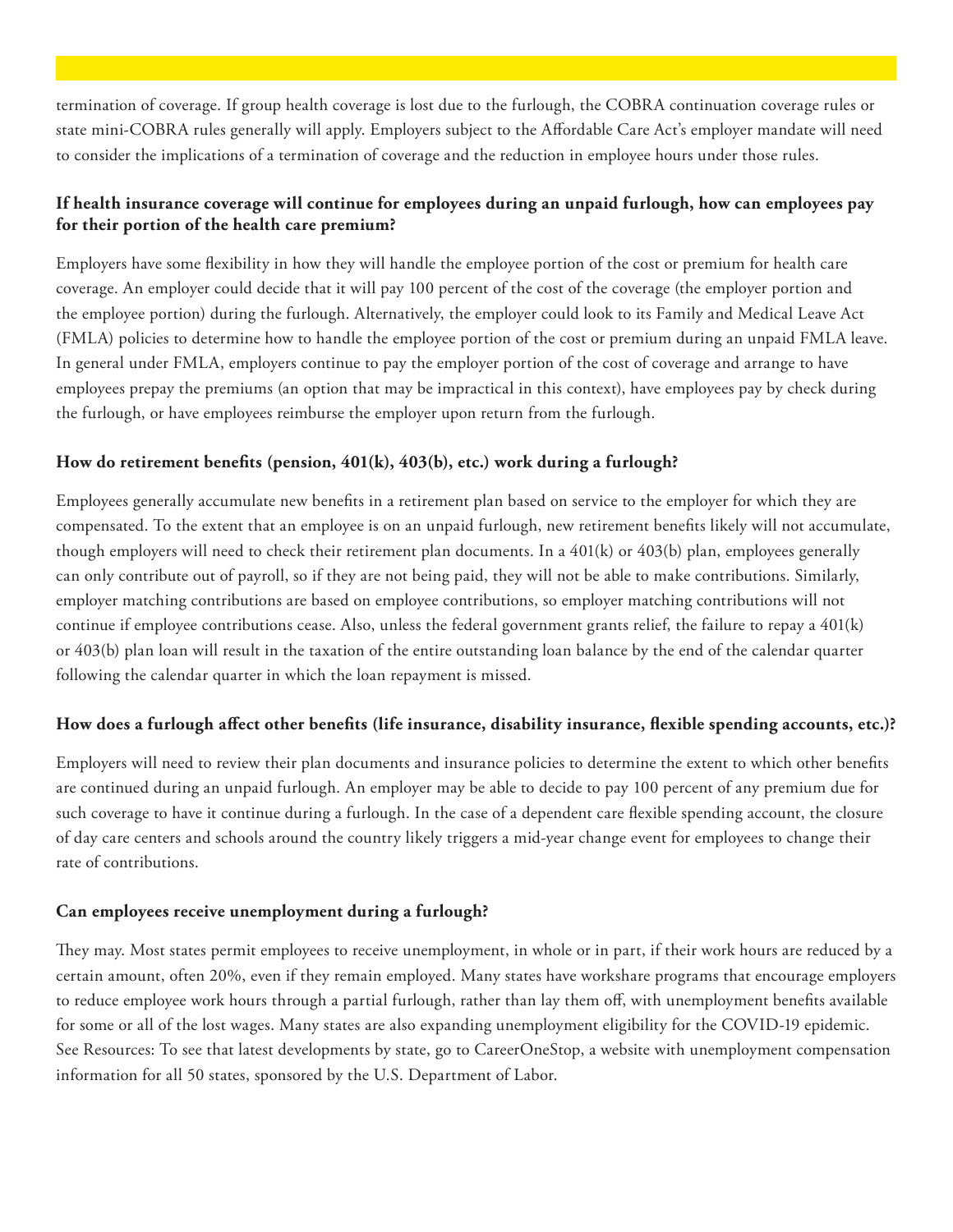#### **Is it better to furlough employees or lay them off?**

No employer wants to be in the position of having to reduce its workforce or reduce employee compensation, but the current pandemic and economic consequences leave many employers with no other choice. Whether to do that through furloughs, layoffs, compensation reductions, or a combination thereof, depends on a number of factors. Consider the following:

- Both furloughs and layoffs of unionized employees may trigger obligations to bargain. Where the collective bargaining agreement (CBA) gives the employer the right to make these decisions without bargaining, employers may still have an obligation to bargain any impact that is not already addressed by the CBA. Where CBAs have layoff or furlough procedures, employers generally are required to follow them. The pandemic may trigger *force majeure* or impossibility clauses that give employers rights to void one or more contractual restrictions or take additional actions or allow employers to take actions based on exigent circumstances.
- Furloughs keep people employed while allowing employers to reduce payroll costs. They may make employees feel more valued than in a layoff situation and let them preserve their benefits.
- Furloughs allow employers additional flexibility to manage the needs of the business and respond quickly to business variations by increasing and decreasing employee work hours or days of work (*e.g*., going from a one day a week furlough to a two day a week furlough or vice versa). Furloughs also allow employers quickly to get back up and running at prior workforce levels after the furlough ends.
- Furloughs spare employers the administrative burdens associated with terminating and rehiring employees, including providing required notices under state and federal law and ensuring that other federal and state requirements for employee terminations are satisfied.
- Employees on furlough may still be permitted to use paid time off under employer policies, reducing cost savings. In addition, some laws may limit employers from changing their policies to prohibit employees from using leave time they earned when those restrictions were not in place.
- Employees who are not permitted to use paid leave while on furlough may be resentful and disgruntled. Furloughs can also negatively impact worker morale, particularly if people feel that they are being implemented unfairly or available work and pay opportunities are not being distributed fairly.
- Layoffs may be less costly. Employers do not have to continue to pay for employee benefits and may not be required to pay out accrued but unused paid leave, depending on state law and employer policies. Where pay for accrued leave time is required, the cost should be factored in when determining the cost of layoffs versus other cost reduction strategies.
- Furloughed employees remain employed and generally count towards employee thresholds under state and federal law. This can impact what laws the employer is subject to and what requirements are imposed. Keep in mind that many employment laws, like the Family and Medical Leave Act (FMLA)<sup>1</sup>, look at workforce levels over a period of time, not just a single date.

<sup>1</sup> The FMLA applies to governmental entities, schools, hospitals, and companies with 50 or more employees in 20 or more workweeks in either the current calendar year or in the previous calendar year. Temporary layoffs, therefore, will not immediately eliminate employer coverage under the FMLA, although employees who are laid off will not be eligible for FMLA leave.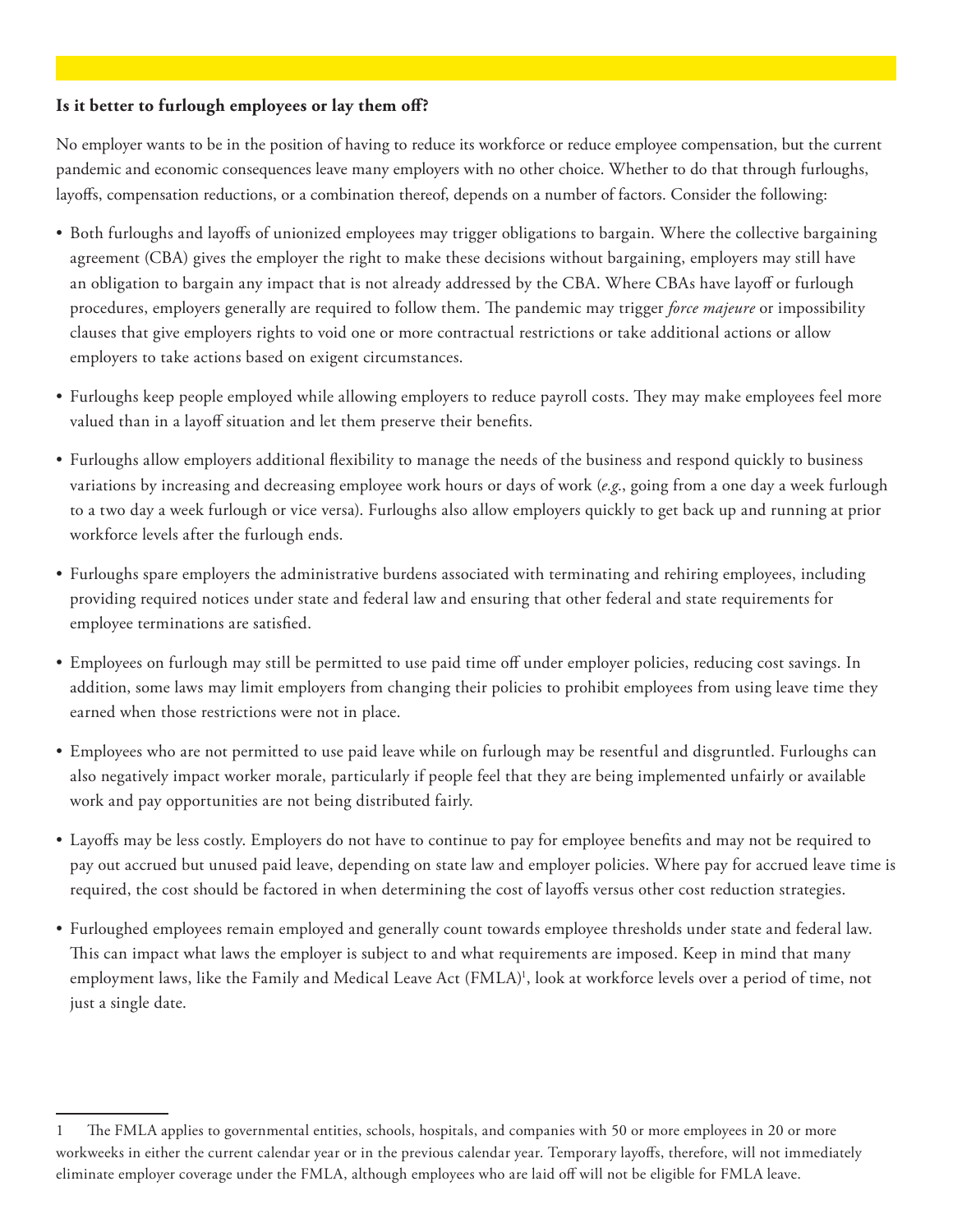- Employees on furlough generally continue to be eligible for leave under federal, state, and local law, including the newly enacted Families First Coronavirus Response Act (FFCRA) and FMLA, as well as state and local leave laws, when they otherwise meet the eligibility requirements. Employees who are laid off do not. More information about specific state legislative requirements in response to COVID19 are available at Ballard Spahr's [Ballard 360 Legal Tracker](file:///C:\Users\MentzR\Desktop\eyJrIjoiYzRiODRmMzEtMmM3Yy00N2RlLTk4NmYtOTc2YTQyMGFkNGNhIiwidCI6ImU2NzBlZjg1LTY4MjMtNGU2Mi05NWZhLWYwNTFmZDFhYmZlNyIsImMiOjF9).
- Employees on furlough may still be eligible for health and welfare benefits and non-matching employer contributions under employer-sponsored retirement plans, even while on an unpaid furlough, as discussed above. See Resources: Employee Benefits Alerts.
- In some circumstances, an employer will be subject to an assessment under the Affordable Care Act if it does not offer health coverage that meets certain standards to a furloughed employee. Those assessments would not apply if the employee is laid off.
- Layoffs affecting at least 50 employees at a single location that are expected to last for at least six months may trigger notice requirements under the federal Worker Adjustment and Retraining Notification Act (WARN). Layoffs that occur within a 90 day period may be grouped together when counting the number of employees impacted. WARN can also be triggered by covered employers reducing the hours of work for 50 or more workers at a single location by more than 50 percent for each month in any six-month period or closing a location or operating unit where more than 50 employees work. Exceptions may apply for unexpected business circumstances or natural disasters, but notice must still be given as soon as possible. Certain states have mini-WARN Acts that impose different or more stringent requirements.

#### **How do furloughs impact employees' pay?**

Employees generally do not receive their regular pay when they are furloughed. For non-exempt employees (those who are eligible for overtime), the Fair Labor Standards Act only requires that employees are paid for their time actually worked. Most exempt employees must continue to be paid a salary for every week in which they perform any work that is not subject to reduction based on the amount of work performed or they will lose their exempt status. Exempt employees do not need to be paid for weeks in which they perform no work, so exempt employees may be furloughed for a full FLSA workweek at a time without losing their exempt status when they do work.

In addition, exempt employees can volunteer to take one or more full days a week off without pay. The choice to do so must be *completely voluntary* and the employee must not perform any work during an unpaid furlough day. Exempt employees can also take partial days off, but the remainder of the day must be compensated through paid leave so the employee does not lose any pay for that day unless the employee is taking time off for a reason covered by intermittent leave under the FMLA. See Resources: U.S. Department of Labor Fact Sheet #70: Frequently Asked Questions Regarding Furloughs and Other Reductions in Pay and Hours Worked Issues.

Some state laws may require specific notice of pay reductions or have different rules. Employers are required to comply with the rules that are most favorable to the employee. Other types of pay reductions are discussed below.

#### **What is the impact of a furlough or layoff on employer obligations under the Families First Coronavirus Response Act (FFCRA)?**

The FFCRA provides for paid leave benefits for specific reasons related to COVID19. It applies to private employers with fewer than 500 employees and public agencies regardless of size. Employers with fewer than 50 employees may be able to obtain a waiver.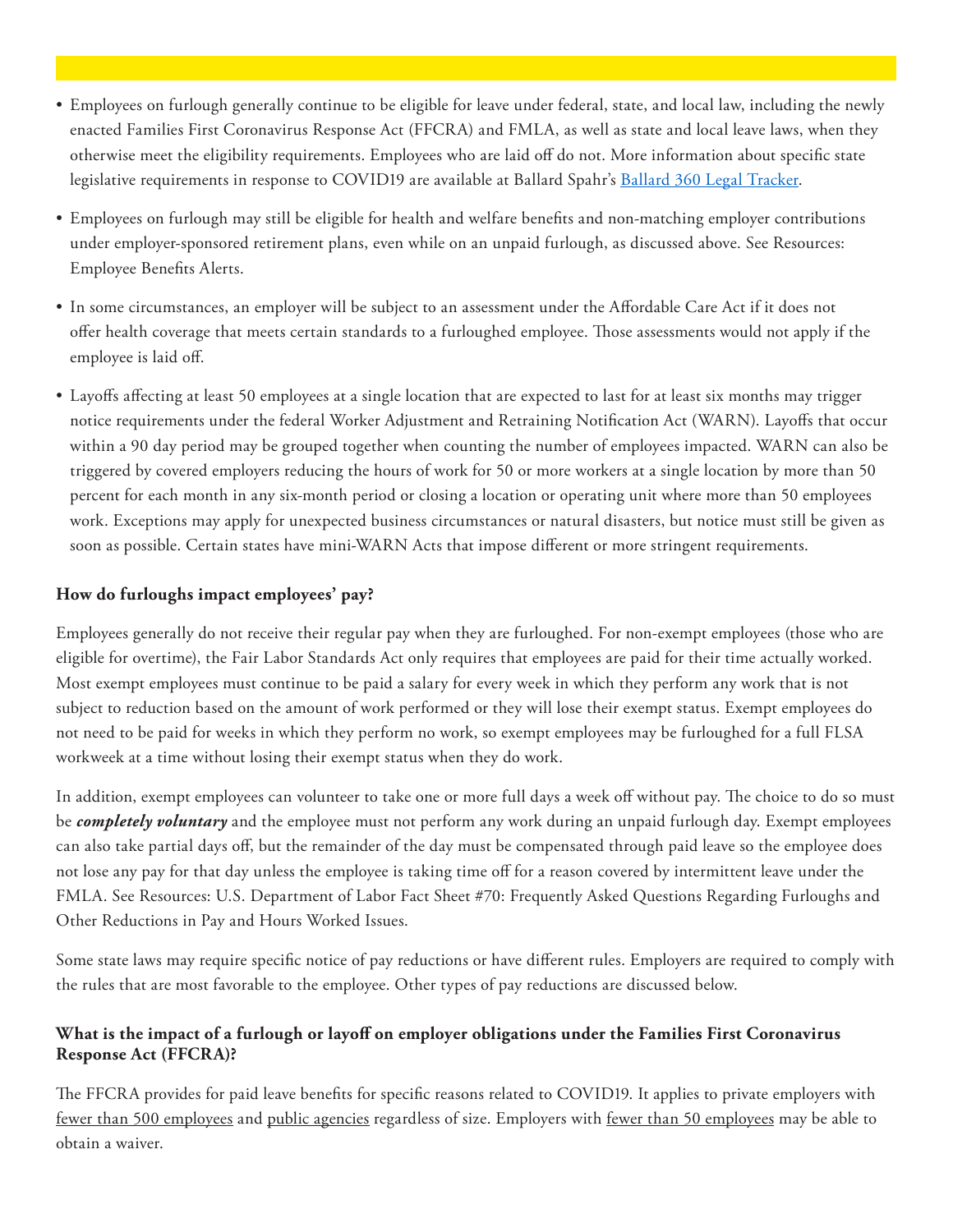We are waiting for guidance from the U.S. Department of Labor (DOL) on whether the number of employees will be measured on the date the FFCRA takes effect, which is no later than April 2, 2020, or at the time an employee requests leave. Depending on which date is used, layoffs that occur before that date could bring employers under the law's coverage or make them eligible for a waiver.

Employees who are laid off before the FFCRA takes effect will not be eligible for leave under its provisions. Employees who are furloughed may be able to take advantage of paid leave under the FFCRA if they otherwise meet the requirements. Until the DOL issues guidance, it is not clear whether employees who are furloughed on a full-time basis because there is no work available (due to a government-ordered shutdown of the business, for example) are eligible for leave. If they are, the employer will be required to pay the cost of the paid leave benefits under the FFCRA and recoup them through a tax credit. See Resources: Ballard Spahr's alerts on the FFCRA on the labor and employment page of the Ballard Spahr COVID-19 Resource Center.

#### **Can employers reduce employees' salaries or pay rates as an alternative to layoffs or furlough?**

Yes. Employers can reduce the pay of employees without reducing their work hours subject to certain limits. The pay for non-exempt employees cannot be reduced below minimum wage. Although the salary for exempt employees generally cannot be reduced based on lack of work, employers can make prospective reductions in the salary levels for exempt employees so long as they continue to earn at least \$684 per week for most categories of exempt employees. Exempt employees can also be converted to non-exempt and paid only for the hours they work. See Resources: U.S. Department of Labor Fact Sheet #70: Frequently Asked Questions Regarding Furloughs and Other Reductions in Pay and Hours Worked Issues.

Some state laws may require specific notice of pay reductions or provide for different minimum wage or exempt salary thresholds. Employers must follow whatever provisions are most favorable for employees.

#### **If an employee on furlough or layoff is called to military duty as part of the national mobilization of the National Guard, does the employee's status change under USERRA?**

If the employee is on furlough, and thus still considered an employee, the individual should be converted from a furlough status to military leave. If the employee is laid off, and thus no longer employed, there is no change in status.

**Once the decision has been made to implement furloughs or layoffs, they should be carefully planned, communicated and implemented to minimize liability under federal state and local laws. See the accompanying Checklist on Layoffs and Furloughs for details. [Ballard Spahr's Labor and Employment Group](https://www.ballardspahr.com/practiceareas/practices/labor_employment) is here to assist you and answer additional questions.**